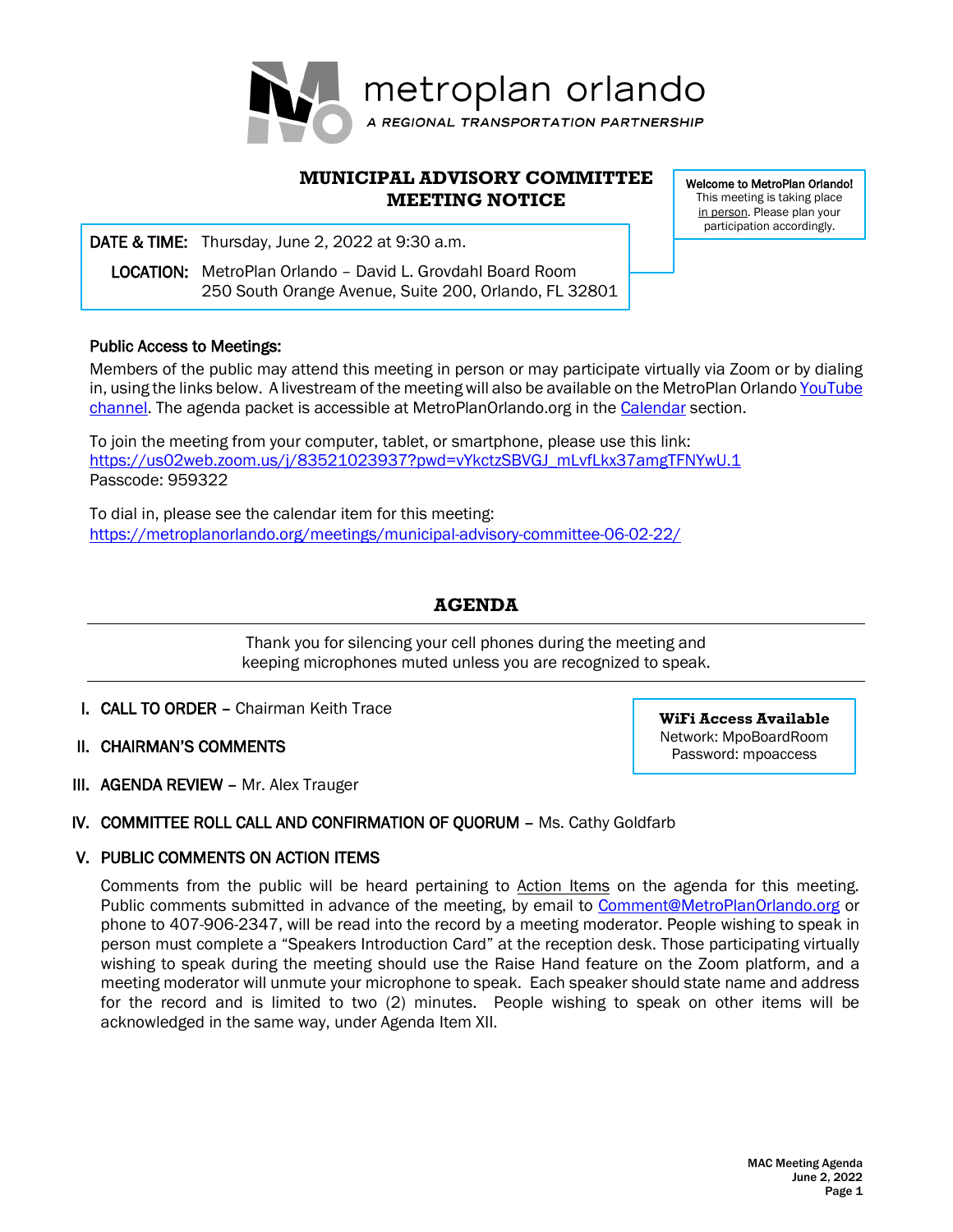### VI. AGENCY REPORTS / PARTNER UPDATES

- Florida Department of Transportation Mr. Tyler Burgett
- Florida's Turnpike Enterprise Mr. Saiosi Fine
- LYNX Mr. Myles O'Keefe

## VII. ACTION ITEMS

## A. Approval of May 5, 2022 Meeting Minutes (Tab 1)

Approval is requested of the May  $5<sup>th</sup>$  MAC meeting minutes, provided at Tab 1.

### VIII. PRESENTATIONS AND STATUS REPORTS

## A. Preview of FY 2022-23 – FY 2026/27 Transportation Improvement Program

Mr. Keith Caskey, MetroPlan Orlando staff, will present a preview of the new FY 2022/23 – FY 2026/27 Transportation Improvement Program (TIP). The FDOT highway, Turnpike, Traffic Operations and Safety, bicycle and pedestrian, transit and commuter rail sections of the new TIP can be reviewed at the following link:<https://metroplanorlando.org/wp-content/uploads/TIP-2023-2027-Preview.pdf>

The FY 2026/27 – FY 2034/35 Prioritized Project List (PPL) that was adopted last year and has been updated to highlight the latest project phases that have been funded based on the new TIP, can be reviewed at the following link: [https://metroplanorlando.org/wp-content/uploads/2627-PPL-Update](https://metroplanorlando.org/wp-content/uploads/2627-PPL-Update-for-TIP-Preview-P.pdf)[for-TIP-Preview-P.pdf](https://metroplanorlando.org/wp-content/uploads/2627-PPL-Update-for-TIP-Preview-P.pdf)

The TIP will be presented for review and action at the June/July committee and Board meetings.

## B. Preview of FY 2027/28 - FY 2034/35 Prioritized Project List (PPL)

Mr. Alex Trauger, MetroPlan Orlando staff, will present a preview of the draft FY 2027/28 – FY 2034/35 PPL for informational purposes. This year the PPL must be submitted to FDOT in July and will be presented to Advisory Committees and the Board for approval during the June/July meeting cycle. A draft list of projects can be viewed and downloaded using the following link: [https://metroplanorlando.org/wp-content/uploads/MetroPlanOrlando\\_PPL\\_2026-2035\\_WebDraft](https://metroplanorlando.org/wp-content/uploads/MetroPlanOrlando_PPL_2026-2035_WebDraft%2020220513.pdf)  [20220513.pdf](https://metroplanorlando.org/wp-content/uploads/MetroPlanOrlando_PPL_2026-2035_WebDraft%2020220513.pdf)

Segment-level data and evaluation scoring findings can be accessed using MetroPlan Orlando's Online Data Viewer - [https://metroplanorlando.org/maps-tools/dataviewer.](https://metroplanorlando.org/maps-tools/dataviewer) Upon entering the Data Viewer, you will notice a layer tab entitled "Network Evaluation" (located at the upper right of the screen). Click the tab and the data layer/network will appear visualizing the composite and weighted scores. Users can also obtain attribute information by clicking the desired roadway/network segment.

### C. Status Update on MetroPlan Orlando's Ozone Contingency Plan

MetroPlan Orlando has partnered with the University of Central Florida to study how vehicle emissions impact the air quality in our region. The Ozone Contingency Plan explores how different scenarios may impact ozone levels and proposes strategies on mitigating emissions. Dr. Haofei Yu of UCF will give a status update on the plan, which will be completed in 2023.

### D. Presentation on PedSafe II Program

Mr. Nick Spatola, Faller Davis, will give a presentation on the PedSafe II program in the MetroPlan Orlando region.

### IX. GENERAL INFORMATION (Tab 2)

### A. FDOT Monthly Construction Status Report

The latest FDOT Monthly Construction Status Report for the Orlando area is enclosed.

## B. MetroPlan Orlando Board Highlights

A copy of the May 11, 2022 Board Meeting Highlights is enclosed.